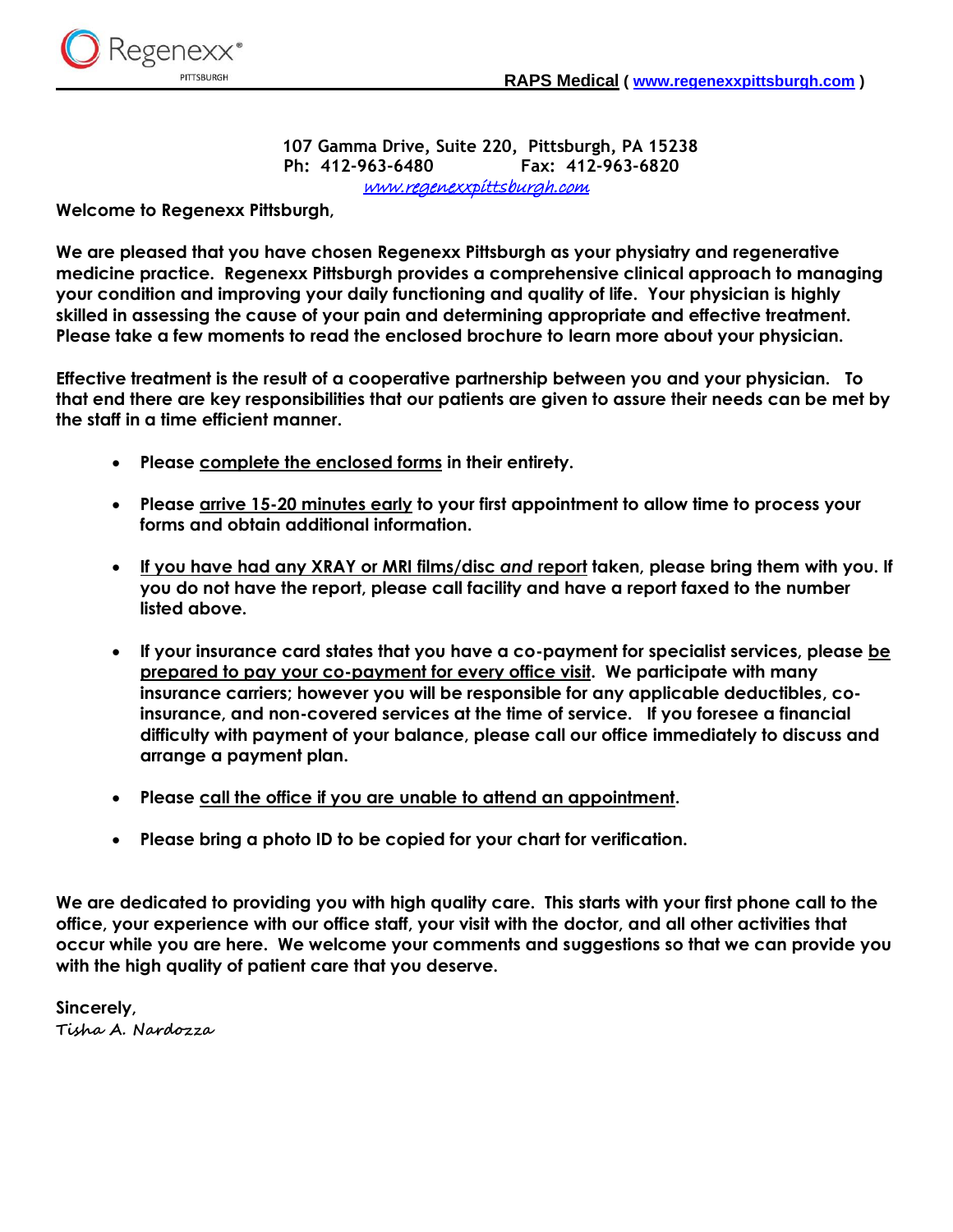

| PITTSBURGH<br><b>Patient Registration</b> |                   |                        |    |
|-------------------------------------------|-------------------|------------------------|----|
| <b>LAST NAME</b>                          |                   | <b>FIRST NAME</b>      | MI |
| <b>HOME ADDRESS</b>                       |                   | CITY/STATE/ZIP         |    |
| DOB:                                      |                   | SOCIAL SECURITY NUMBER |    |
| <b>PRIMARY PHONE</b>                      | <b>CELL PHONE</b> | <b>EMAIL ADDRESS</b>   |    |
| <b>EMERGENCY CONTACT/RELATIONSHIP</b>     |                   | <b>PHONE NUMBER</b>    |    |
| REFERRING PHYSICIAN                       |                   | OFFICE PHONE NUMBER    |    |
| PRIMARY CARE DOCTOR                       |                   | OFFICE PHONE NUMBER    |    |

## Insurance Information

| <b>PRIMARY INSURANCE</b> |      | SECONDARY INSURANCE     |      |
|--------------------------|------|-------------------------|------|
| ID#                      |      | ID#                     |      |
| SUBSCRIBER NAME:         | DOB: | <b>SUBSCRIBER NAME:</b> | DOB: |

## Accident Information (if applicable)

| DATE OF ACCIDENT       | TYPE OF CLAIM: WORKERS COMP AUTO OTHER |  |  |
|------------------------|----------------------------------------|--|--|
| NAME OF INSURANCE      | <b>CLAIM NUMBER</b>                    |  |  |
| NAME OF CLAIM ADJUSTER | ADJUSTER PHONE #                       |  |  |
| Cammunication          |                                        |  |  |

## Communication

Please help us make sure we have the most current information for your account.

By providing your information below, you are agreeing to be contacted via those communication channels. Your information will not be abused and will only be used to contact you regarding your care. Example communications include appointment reminders, reminders to schedule your next appointment and important announcements about our practice.

I prefer to be contacted via (circle one): Phone Call Text

I hereby grant my healthcare provider permission to contact me via an automated phone/text/email. I authorize my healthcare provider to disclose to third parties who answer my phone my limited protected health information, and to leave a message on my voicemail system or answering machine.

I give my permission for RAPS to speak with the following people concerning the evaluation & treatment of my pain condition. Please complete below to give us consent to speak to the following people regarding your care.

| Name          | Name         |
|---------------|--------------|
| Phone         | Phone        |
| Relationship: | Relationship |

Signature: X Date: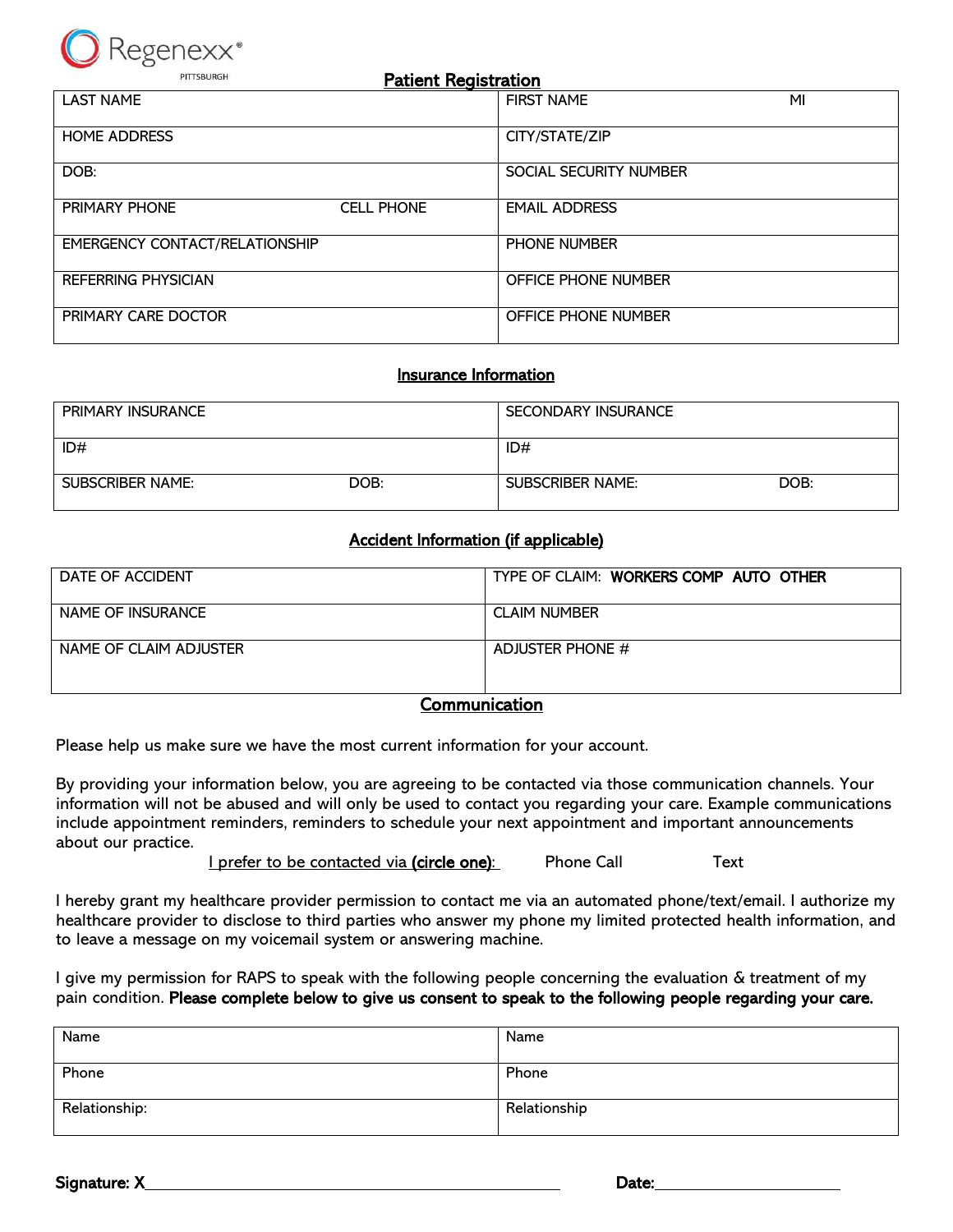$\bigcirc$  Regenexx $\degree$ PITTSBURGH

| (www.regenexxpittsburgh.com) |
|------------------------------|
|                              |

|                                                                                                         | Birthdate: \____/ ____/ _________ Age: _______ Sex: M_____ F______ Height: ___________ Weight: \______________                                                                                                                                              |
|---------------------------------------------------------------------------------------------------------|-------------------------------------------------------------------------------------------------------------------------------------------------------------------------------------------------------------------------------------------------------------|
|                                                                                                         |                                                                                                                                                                                                                                                             |
|                                                                                                         | $\Box$ magazine/newspaper $\Box$ physical therapist $\Box$ internet $\Box$ insurance company                                                                                                                                                                |
|                                                                                                         |                                                                                                                                                                                                                                                             |
| IF YOUR SYMPTOMS ARE THE RESULT OF AN INJURY, COMPLETE THE FOLLOWING:                                   |                                                                                                                                                                                                                                                             |
|                                                                                                         |                                                                                                                                                                                                                                                             |
|                                                                                                         |                                                                                                                                                                                                                                                             |
|                                                                                                         |                                                                                                                                                                                                                                                             |
|                                                                                                         |                                                                                                                                                                                                                                                             |
| <b>HISTORY OF PRESENT ILLNESS</b>                                                                       |                                                                                                                                                                                                                                                             |
|                                                                                                         |                                                                                                                                                                                                                                                             |
|                                                                                                         |                                                                                                                                                                                                                                                             |
|                                                                                                         |                                                                                                                                                                                                                                                             |
|                                                                                                         | Is your pain (please Circle if applicable): Sharp Dull Aching Stabbing Burning Tingling Numb                                                                                                                                                                |
|                                                                                                         | Severity Rate: 1 (low) to 10 (high): _________ Have you had any loss of bowel/bladder control? _______________                                                                                                                                              |
| When do you have pain?<br>Constantly                                                                    | Monthly<br>Daily<br>Weekly<br>Other and the contract of the contract of the contract of the contract of the contract of the contract of the contract of the contract of the contract of the contract of the contract of the contract of the contract of the |
| Please mark the areas on your body where you feel the<br>following sensations, using the symbols below: | Please circle yes or no to the following questions:                                                                                                                                                                                                         |
| * NUMBNESS : PINS/NEEDLES X BURNING / STABBING                                                          | • Do you exercise regularly? Yes No                                                                                                                                                                                                                         |
| ڂ                                                                                                       | Do you feel stressed on a regular basis? Yes No                                                                                                                                                                                                             |
|                                                                                                         | Do you describe your diet as healthy? Yes No                                                                                                                                                                                                                |
|                                                                                                         | Do you regularly feel fatigued (tired)? Yes No                                                                                                                                                                                                              |
|                                                                                                         | Do you sleep well? Yes No                                                                                                                                                                                                                                   |
|                                                                                                         | Do you feel well rested after a night's sleep? Yes No                                                                                                                                                                                                       |
|                                                                                                         | What makes your pain worse?                                                                                                                                                                                                                                 |
|                                                                                                         |                                                                                                                                                                                                                                                             |
|                                                                                                         | What makes it better?                                                                                                                                                                                                                                       |
|                                                                                                         |                                                                                                                                                                                                                                                             |
|                                                                                                         |                                                                                                                                                                                                                                                             |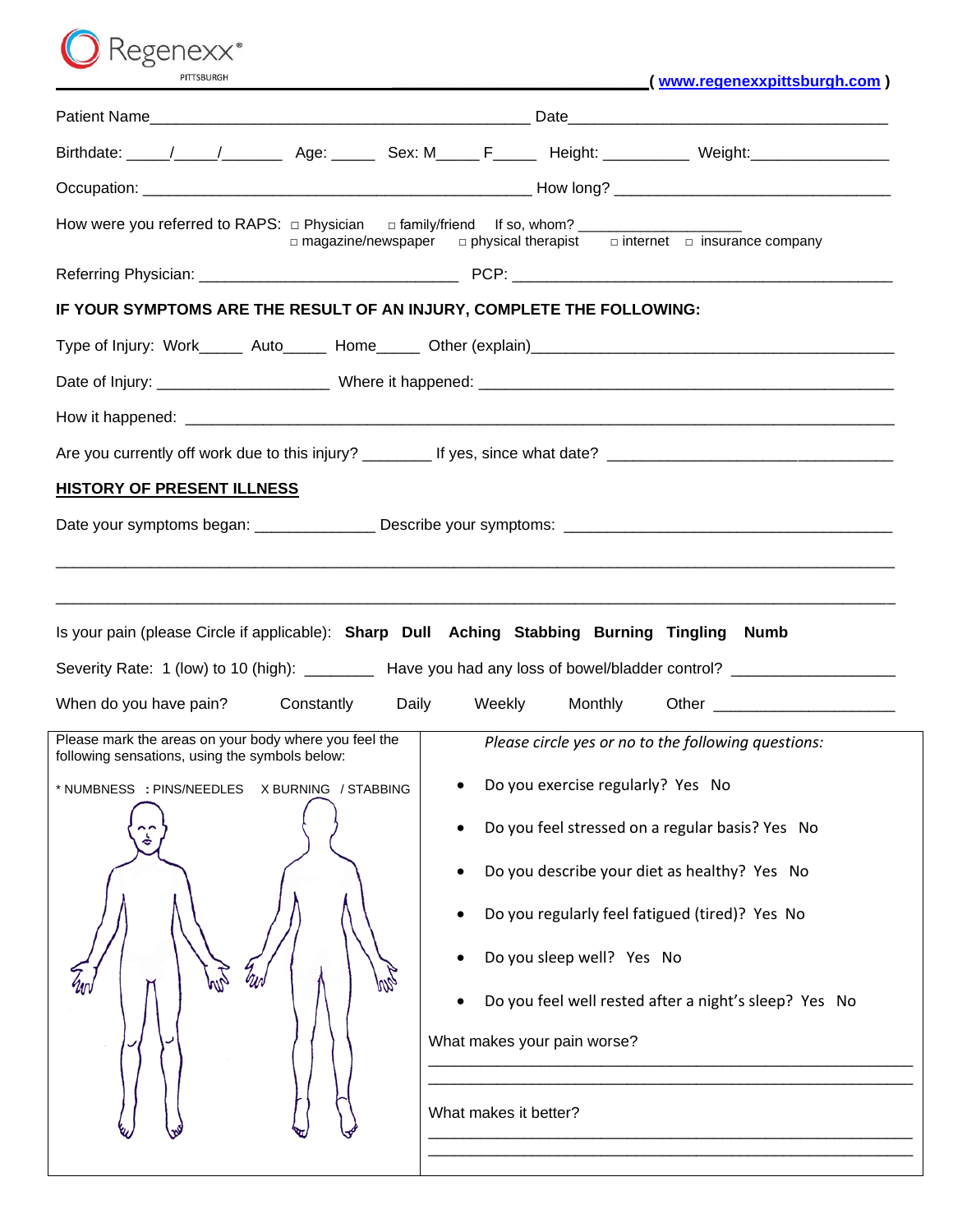|                                                                                       | What treatment have you had for your complaints?                                              |                                                                |                                                                                            |                                    |  |
|---------------------------------------------------------------------------------------|-----------------------------------------------------------------------------------------------|----------------------------------------------------------------|--------------------------------------------------------------------------------------------|------------------------------------|--|
| <b>Physical Therapy</b>                                                               |                                                                                               | <b>Brace/Collar/Splint</b>                                     |                                                                                            |                                    |  |
|                                                                                       | <b>TENS Unit</b>                                                                              |                                                                | Pain Clinic                                                                                |                                    |  |
| $\overline{\phantom{a}}$                                                              | Chiropractor                                                                                  |                                                                | Injections/Nerve Blocks                                                                    |                                    |  |
|                                                                                       | Treatment by Another Physician                                                                |                                                                |                                                                                            |                                    |  |
| $\overline{\phantom{a}}$                                                              |                                                                                               |                                                                |                                                                                            |                                    |  |
| <b>SOCIAL HISTORY</b>                                                                 |                                                                                               |                                                                |                                                                                            |                                    |  |
|                                                                                       |                                                                                               |                                                                | _______ Single _______ Married   _______ Divorced    _______ Widow(ed)   __ ____ Partnered |                                    |  |
| Children? (number) _____                                                              |                                                                                               |                                                                |                                                                                            |                                    |  |
| Smoker? YES NO Smoker in the past? YES<br>NO ________ packs per day for ______ years. |                                                                                               |                                                                |                                                                                            |                                    |  |
| Do you use smokeless tobacco (chew or snuff)? YES<br>NO                               |                                                                                               |                                                                |                                                                                            |                                    |  |
|                                                                                       | NO __________ drinks per week<br>Recreational drug use? YES NO<br>Alcohol? YES                |                                                                |                                                                                            |                                    |  |
| Exercise? YES                                                                         | NO                                                                                            |                                                                |                                                                                            |                                    |  |
| <b>FAMILY HISTORY</b>                                                                 |                                                                                               |                                                                |                                                                                            |                                    |  |
|                                                                                       | Do any family members suffer from the following conditions? If so, who?                       |                                                                |                                                                                            |                                    |  |
|                                                                                       | Blood Clot/Pulmonary Embolism_______________________                                          |                                                                |                                                                                            |                                    |  |
|                                                                                       |                                                                                               |                                                                |                                                                                            |                                    |  |
|                                                                                       |                                                                                               |                                                                |                                                                                            |                                    |  |
|                                                                                       |                                                                                               |                                                                |                                                                                            |                                    |  |
| <b>PAST MEDICAL HISTORY</b>                                                           |                                                                                               |                                                                |                                                                                            |                                    |  |
|                                                                                       | Do you suffer from any of the following conditions? Circle all that apply:                    |                                                                |                                                                                            |                                    |  |
| Cardiac:<br>Pulmonary:<br>Endocrine:<br>Circulatory:<br>Cancer:                       | <b>Heart Attack</b><br>Asthma<br><b>Diabetes</b><br>Hypertension<br><b>Bleeding disorders</b> | Abnormal Rhythm<br><b>COPD</b><br>Hypothyroid<br><b>Stroke</b> | Murmur<br>Emphysema<br>Pituitary tumor<br>Aneurysm                                         | Blood Clot (or Pulmonary Embolism) |  |
| Other:                                                                                |                                                                                               |                                                                |                                                                                            |                                    |  |
|                                                                                       |                                                                                               |                                                                |                                                                                            |                                    |  |